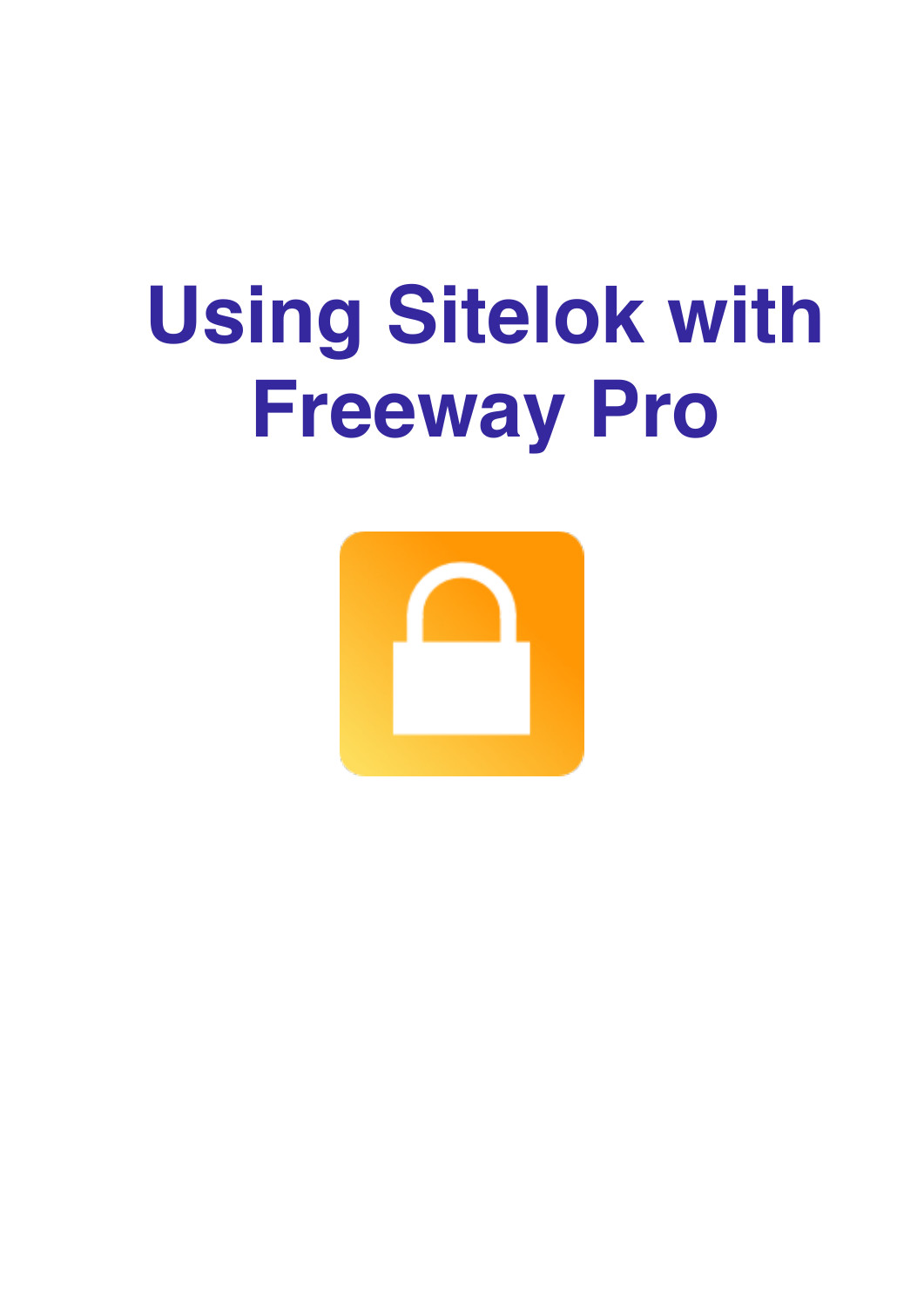#### **Using Sitelok with Freeway Pro**

Copyright 2012-2016 Vibralogix. All rights reserved.

This document is provided by Vibralogix for informational purposes only to licensed users of the Sitelok product and is provided on an 'as is' basis without any warranties expressed or implied.

Information in this document is subject to change without notice and does not represent a commitment on the part of Vibralogix. The software described in this document is provided under a license agreement. The software may be used only in accordance with the terms of that license agreement. It is against the law to copy or use the software except as specifically allowed in the license.

It is the users responsibility to ensure the suitability of Sitelok before using it. In no circumstances will Vibralogix be responsible for any loss or damage of data or programs as a result of using Linklok. Your use of Sitelok implies acceptance of these terms.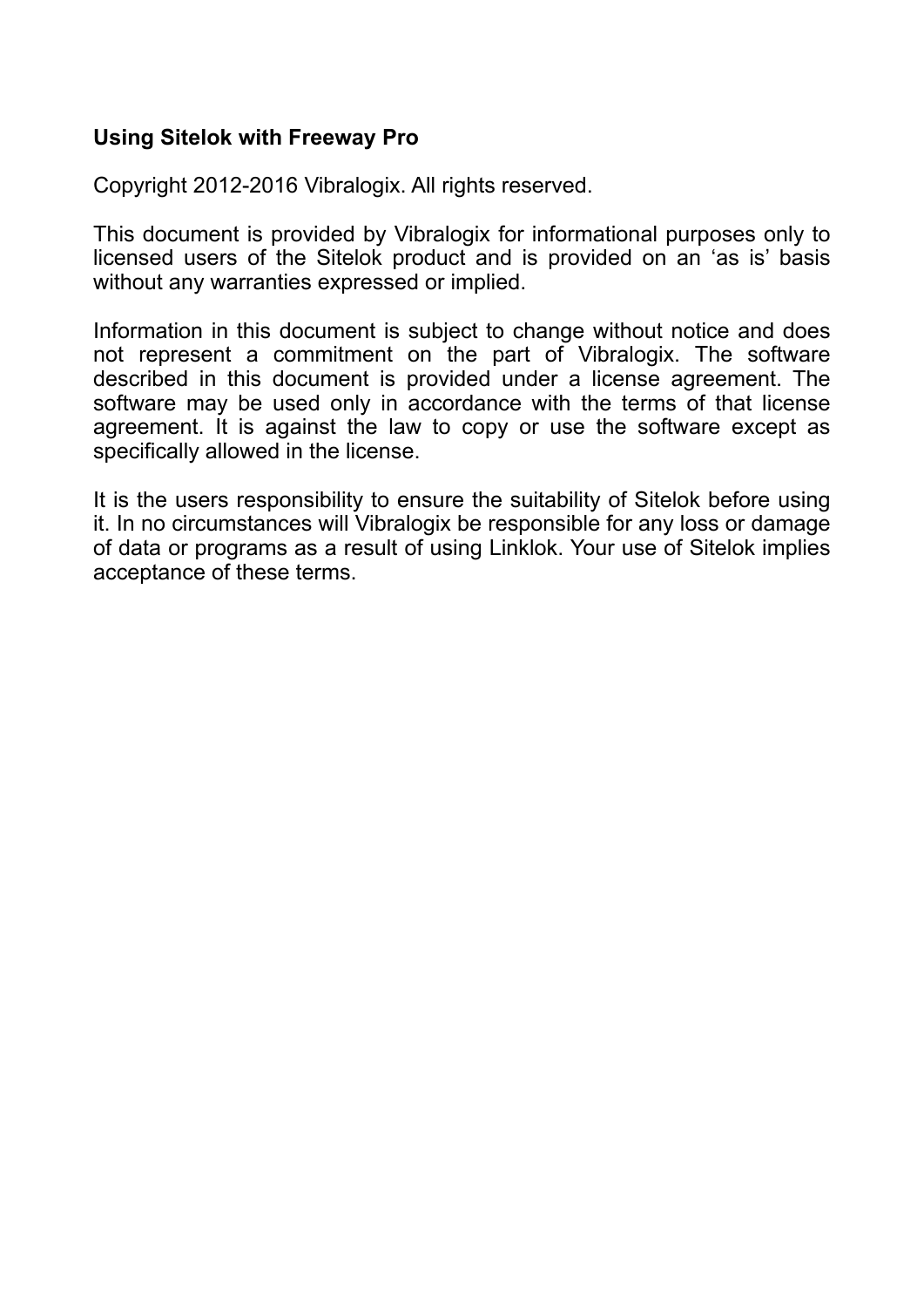# **Contents**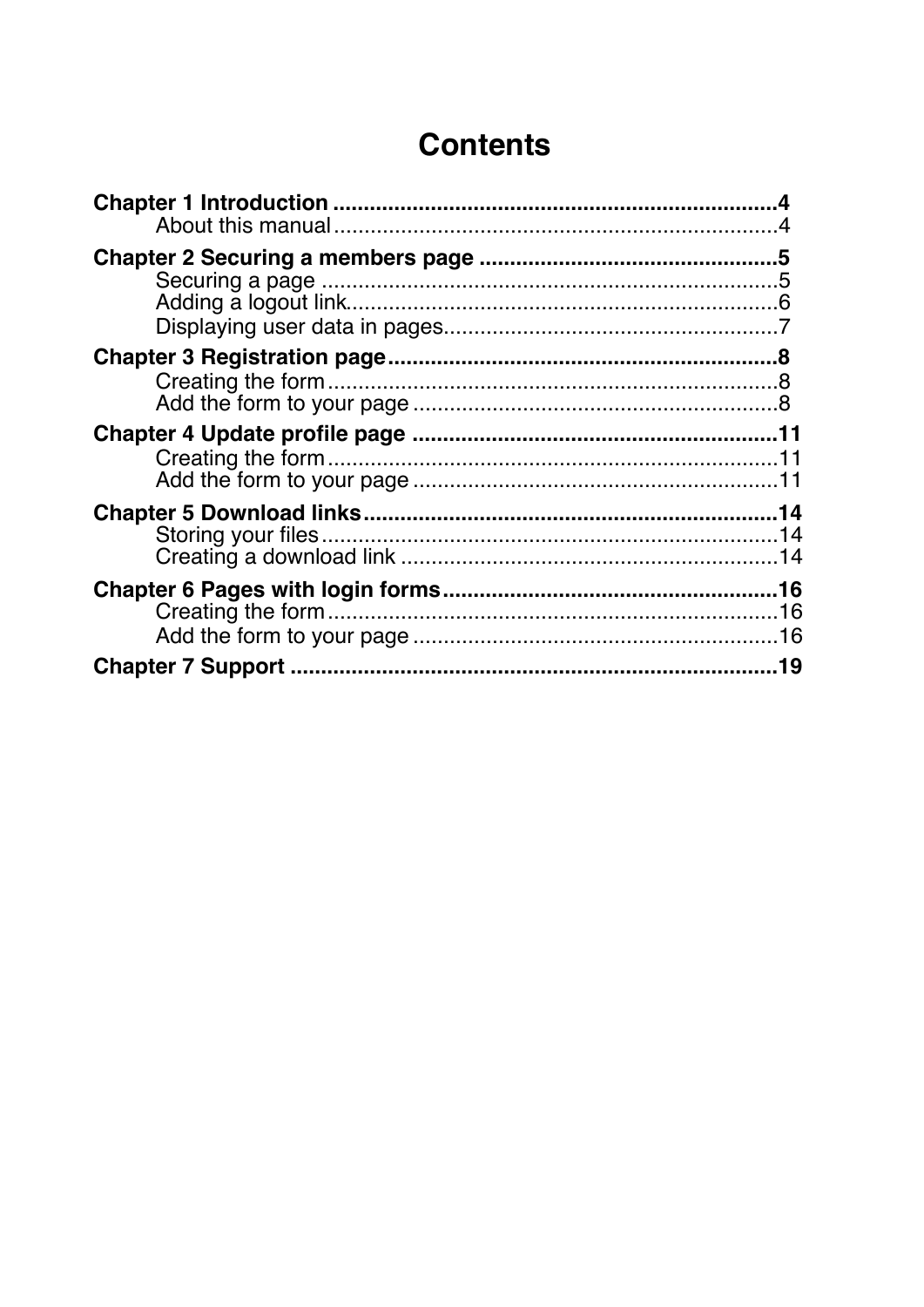# <span id="page-3-0"></span>**Chapter 1 Introduction**

# <span id="page-3-1"></span>**About this manual**

This manual has been written to help users of Freeway Pro to integrate Sitelok in their projects. It is not meant to replace the main Sitelok Manual but really to explain Freeway specific points. We assume that you have installed Sitelok on your server already and that it is working properly.

As Sitelok uses PHP you won't be able to test the functionality of your pages within Freeway. You must publish you site to test the pages.

**Please note that Sitelok normally requires pages to have the php extension. To do this just name your page with .php instead of .html in the page inspector.**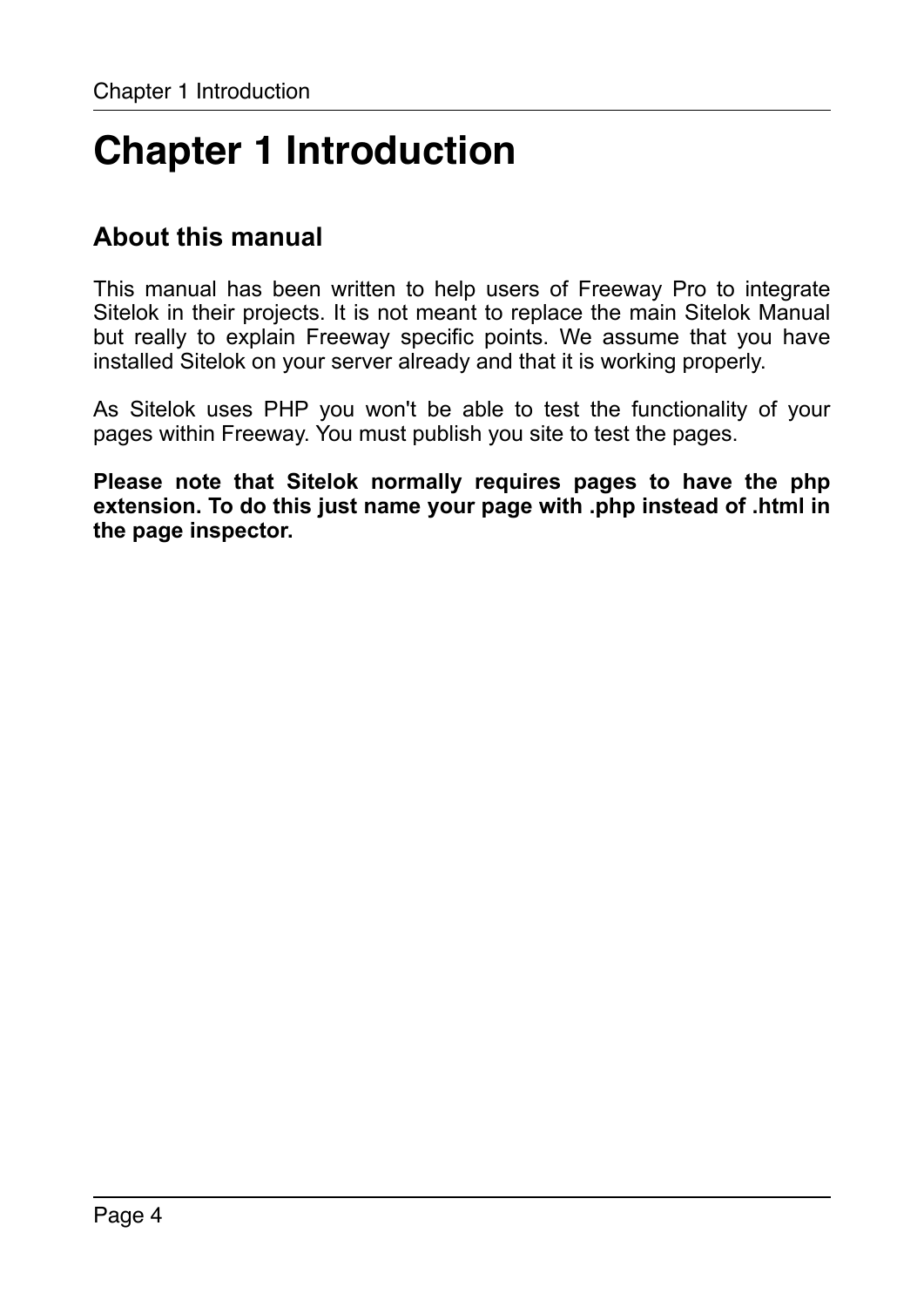# <span id="page-4-0"></span>**Chapter 2 Securing a members page**

## <span id="page-4-1"></span>**Securing a page**

Sitelok can secure .php pages on your site by simply adding a code snippet to the very top of the the page telling Sitelok which usergroups have access.

First of all create the page you want to secure. To secure it select HTML Markup... from the Page menu. Choose Before <html> as the Insert option and enter the following code in the box.

```
<?php 
$groupswithaccess="CLIENT"; 
require_once("../slpw/sitelokpw.php");
?>
```
This tells Sitelok to only allow access to members of the CLIENT usergroup. You can replace CLIENT with another group name or list multiple groups separated by commas.

Please note that the above code assumes that your page is in a folder. If it is in the root of your site then we need to adjust the relative path so use

require\_once("slpw/sitelokpw.php");

| ∩               |                                                                      | Markup               |                               |
|-----------------|----------------------------------------------------------------------|----------------------|-------------------------------|
|                 | Insert:                                                              | Before <html></html> | ▲<br>$\overline{\phantom{a}}$ |
| $<$ ?php<br>?>l | \$groupswithaccess="CLIENT";<br>require_once("/slpw/sitelokpw.php"); |                      |                               |
|                 | <b>Use Master Settings</b>                                           | Cancel               | OK                            |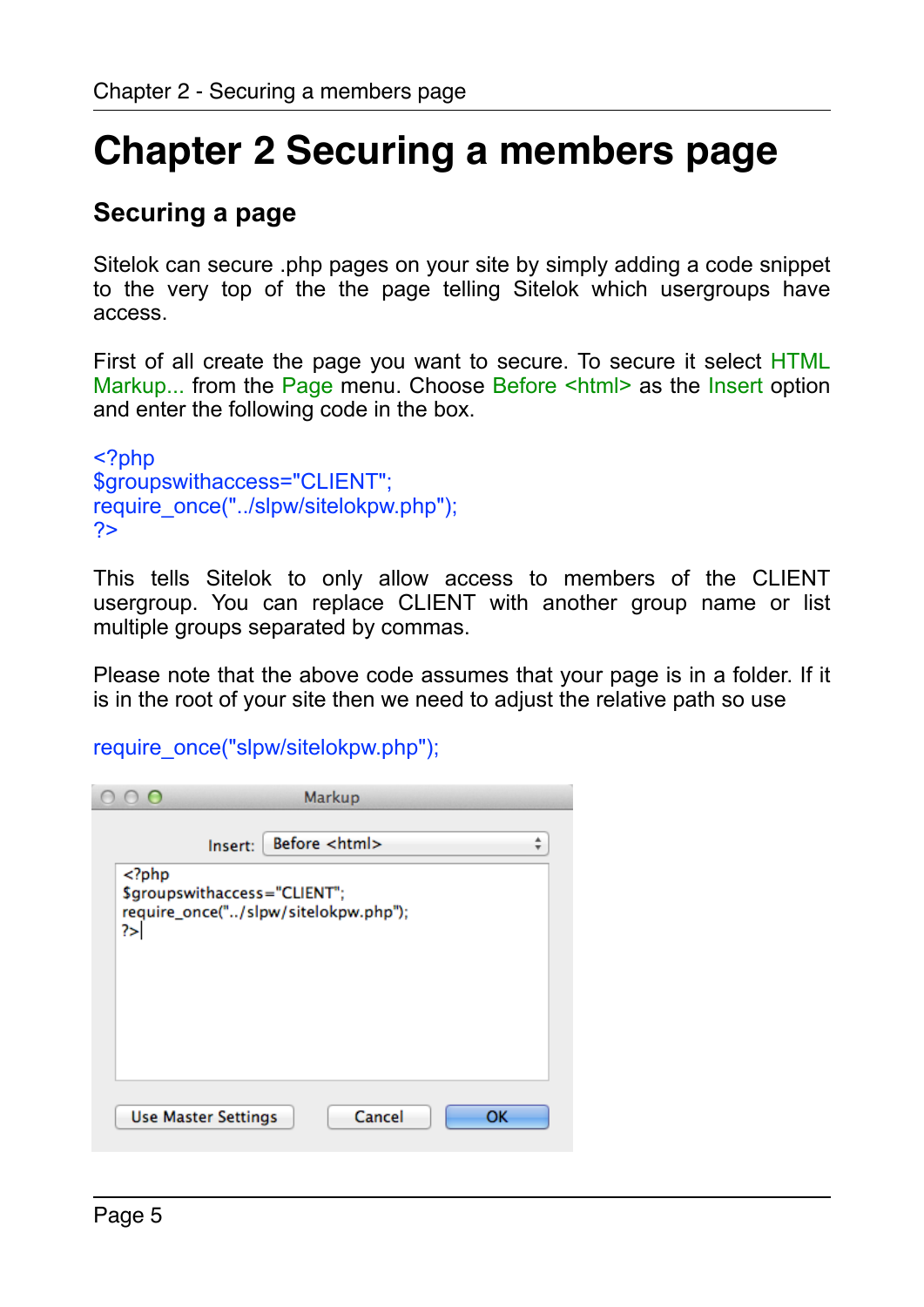# <span id="page-5-0"></span>**Adding a logout link**

You can add a logout link to your site by creating a hyperlink that points to

<?php siteloklogout()?>

To do this just highlight the text or object you want to turn into a hyperlink and click Hyperlink... in the Edit menu.

Click the External tab and choose Other as the protocol. Enter the following code in to the box.

#### <?php siteloklogout()?>

| <b>Edit Hyperlink</b>                        |
|----------------------------------------------|
| External<br>Internal                         |
| Quick Links:<br>Protocol:<br>Other<br>÷<br>÷ |
| php siteloklogout(); ?                       |
|                                              |
|                                              |
|                                              |
|                                              |
| Check<br>Browse                              |
|                                              |
| Title:<br>Logout<br>Extended                 |
| Target:<br>▼                                 |
| Access Key:                                  |
| Cancel<br><b>OK</b><br><b>Remove Link</b>    |
|                                              |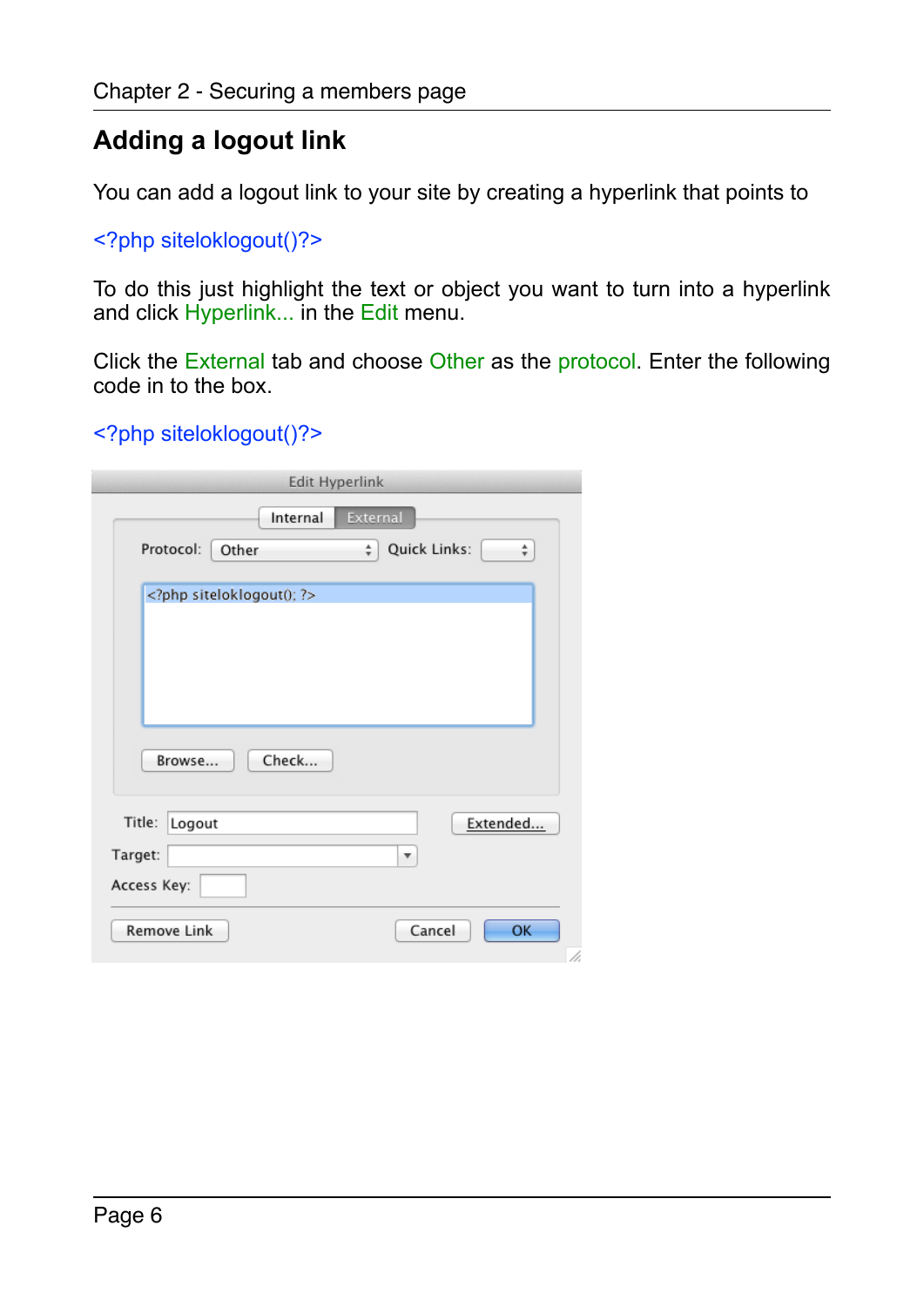## <span id="page-6-0"></span>**Displaying user data in pages**

Sitelok lets you display any data stored in the users record anywhere on the page. So for example you might like to display the users first name or email address. To do this simply use any of the following codes as required.

| First name          | php echo \$slfirstname; ?                          |
|---------------------|----------------------------------------------------|
| Last name           | php echo \$sllastname; ?                           |
| Full name           | php echo \$slname; ?                               |
| Email               | php echo \$slemail; ?                              |
| Username            | php echo \$ sluse rname; ?</td                     |
| Custom <sub>1</sub> | php echo \$slcustom1; ?                            |
|                     | for other custom fields replace the 1 in the code. |

The easiest way to insert these codes in the page is to click the Markup Item... option in the Insert menu. You can then paste in the code needed and then position it on the page.

|                           | <b>HTML Markup</b> |        |    |
|---------------------------|--------------------|--------|----|
| php echo \$slfirstname; ? |                    |        |    |
|                           |                    |        |    |
|                           |                    |        |    |
|                           |                    |        |    |
|                           |                    |        |    |
|                           |                    |        |    |
|                           |                    | Cancel | OK |
|                           |                    |        |    |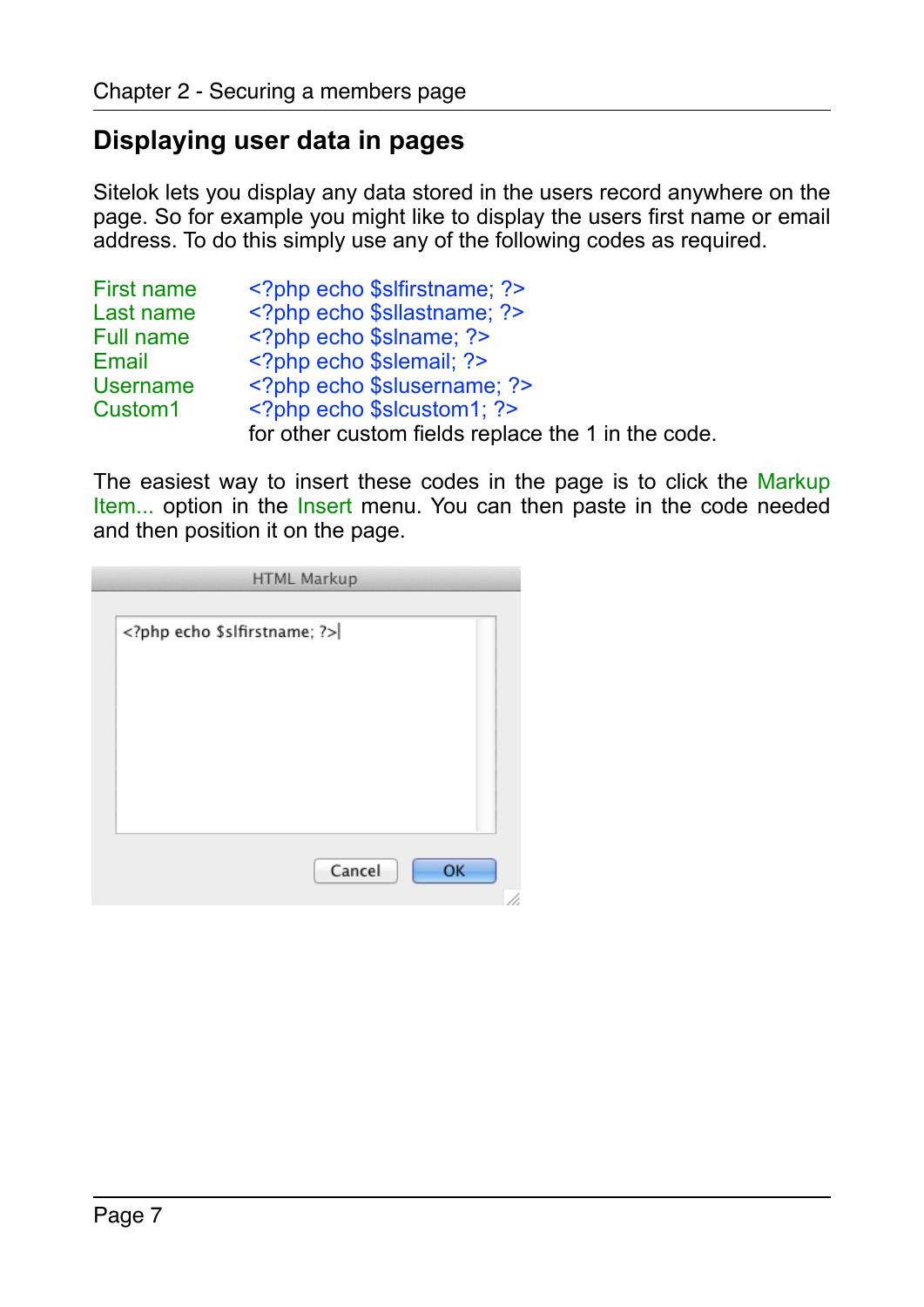# <span id="page-7-0"></span>**Chapter 3 Registration page**

A registration page is used to allow users to register for free access to your members area. If you are selling membership using a payment plugin (such as the Paypal or 2checkout plugins) then you have to use a registration form as the user is added automatically after payment.

To create a registration form follow these steps

# <span id="page-7-1"></span>**Creating the form**

In the Sitelok control panel go to Forms - Registration forms. Here you can either use an existing form or create a new one. The form designer allows you to design and style the form as well as setting things like the usergroup to add the user to, the thankyou page and also the email to be sent out. When the form is how you want it click Save.

Although its usually straightforward the main Sitelok manual explains how to use the designer in more detail.

It's also possible to write your own form code to use with Sitelok if you need to. The main Sitelok manual explains how to do that.

## <span id="page-7-2"></span>**Add the form to your page**

To generate the code to add to your page click  $\blacksquare$  next to the form.

There are a few options for the generated code but unless you need to make custom changes to the form code you can just leave the defaults to embed the form in your page. You will see the 3 steps to adding the code to your page as follows.

#### **Step 1**

Copy the code to the clipboard and then in Freeway select HTML Markup... from the Page menu. Choose Before <html> as the Insert option and paste in the clipboard contents.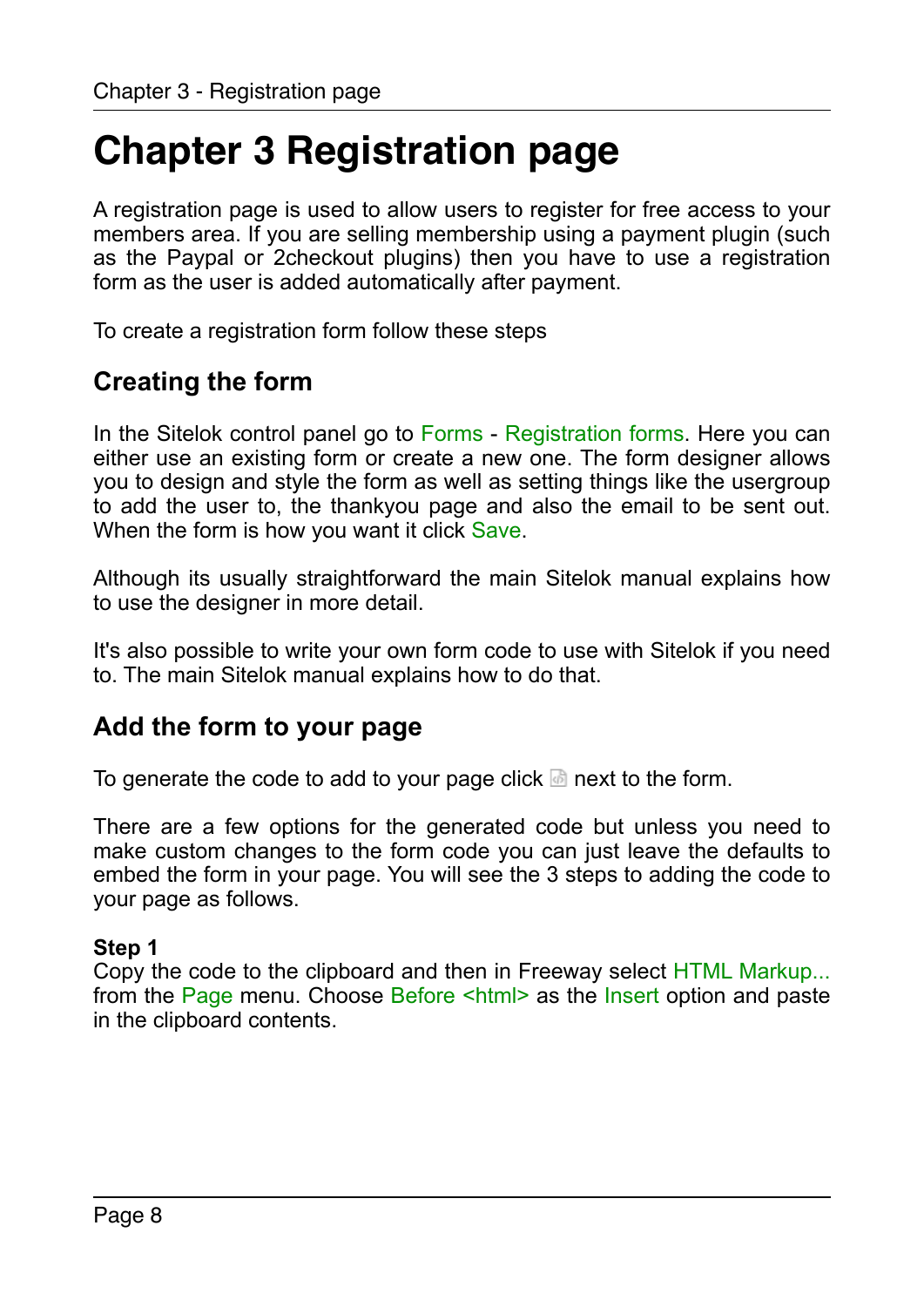Chapter 3 - Registration page

| ∩ | Markup                               |    |
|---|--------------------------------------|----|
|   | Before <html><br/>Insert:</html>     | ÷  |
|   |                                      |    |
|   | Paste here                           |    |
|   |                                      |    |
|   |                                      |    |
|   | Cancel<br><b>Use Master Settings</b> | OK |
|   |                                      |    |

#### **Step 2**

Copy the code to clipboard and then in Freeway select HTML Markup... from the Page menu. Choose Before </head> as the Insert option and paste in the clipboard contents.

| ∩ | Markup                               |    |
|---|--------------------------------------|----|
|   | Before<br>Insert:                    | ÷  |
|   |                                      |    |
|   | Paste here                           |    |
|   |                                      |    |
|   |                                      |    |
|   | Cancel<br><b>Use Master Settings</b> | OK |

#### **Step 3**

Copy the code to clipboard and then in Freeway decide where you want the form to appear on the page. Select Insert - Markup Item... and paste in the clipboard contents.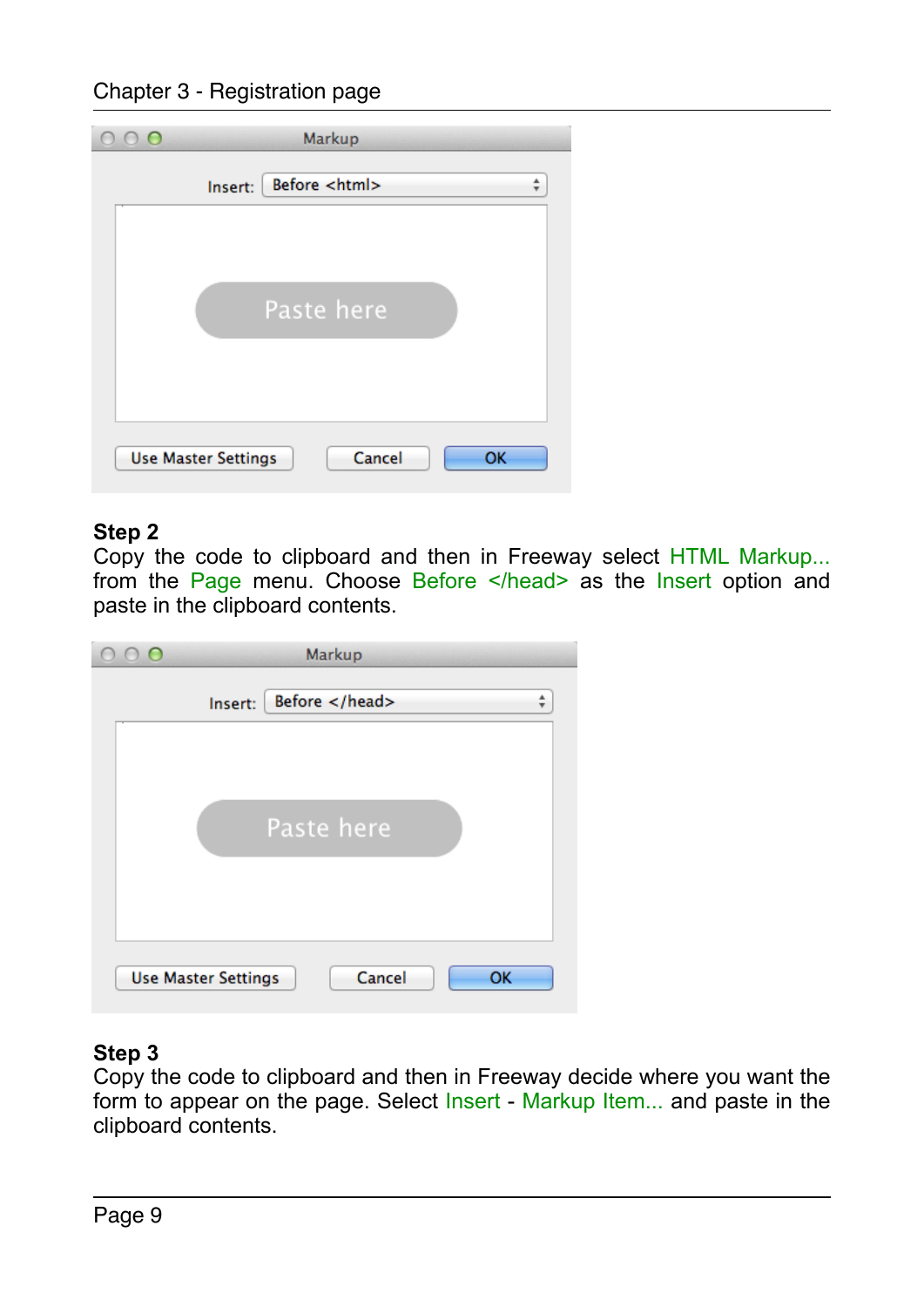Chapter 3 - Registration page

| <b>HTML MarkUp</b><br>∩ |
|-------------------------|
| Paste here              |
| Cancel<br><b>OK</b>     |

When you publish the page you should see the form appear. As the form was embedded in the page any changes you make to the design in Sitelok should appear on the page immediately when saved without needing to publish the page again.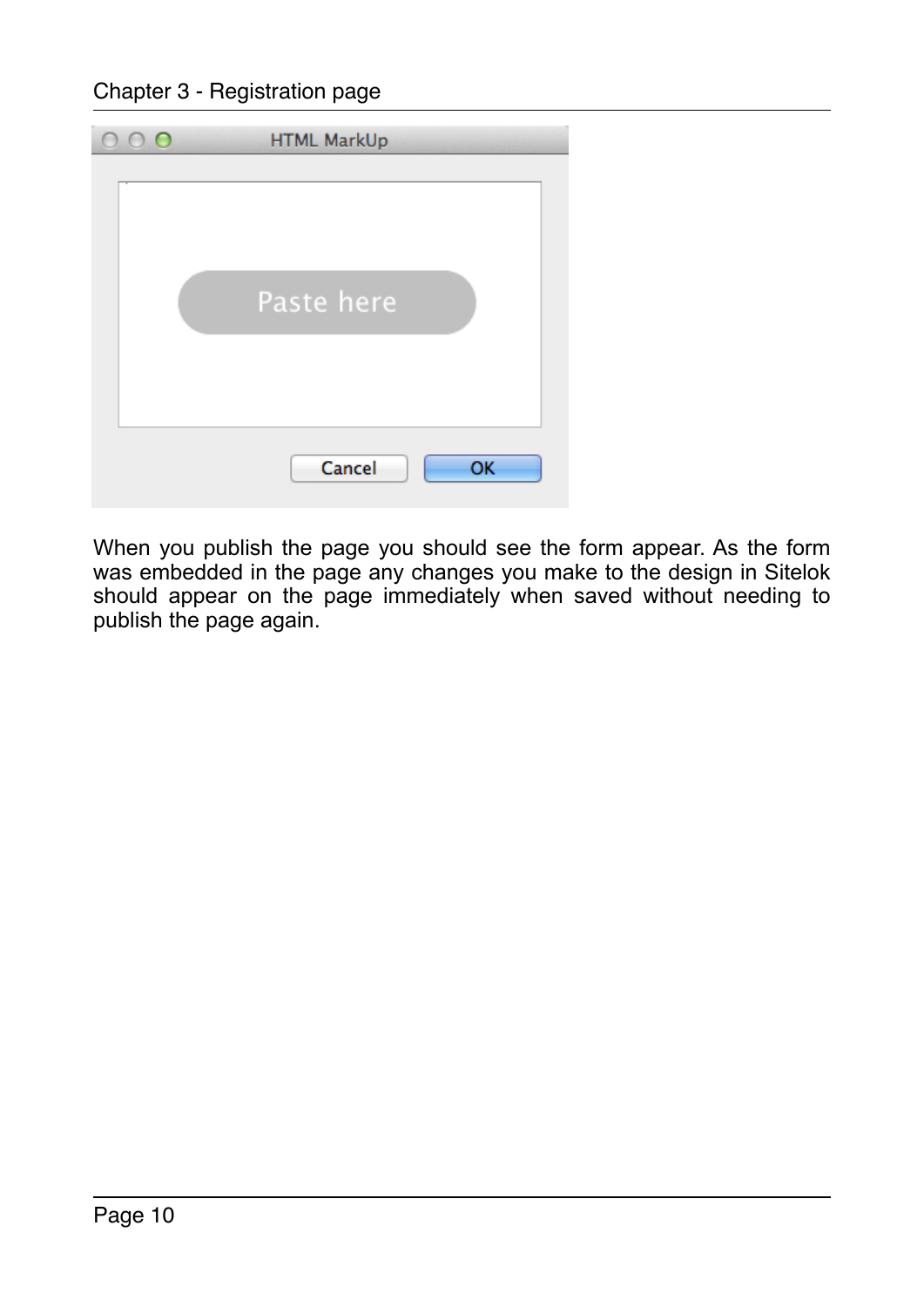# <span id="page-10-0"></span>**Chapter 4 Update profile page**

An update profile page allows the user to modify details that you store about them such as their password and email address.

To create an update form follow these steps

## <span id="page-10-1"></span>**Creating the form**

In the Sitelok control panel go to Forms - Update profile forms. Here you can either use an existing form or create a new one. The form designer allows you to design and style the form as well as setting an optional thankyou page and emails to be sent. When the form is how you want it click Save.

Although its usually straightforward the main Sitelok manual explains how to use the designer in more detail.

It's also possible to write your own form code to use with Sitelok if you need to. The main Sitelok manual explains how to do that.

## <span id="page-10-2"></span>**Add the form to your page**

To generate the code to add to your page click  $\Box$  next to the form.

There are a few options for the generated code but unless you need to make custom changes to the form code you can just leave the defaults to embed the form in your page. You will see the 3 steps to adding the code to your page as follows.

#### **Step 1**

Copy the code to the clipboard and then in Freeway select HTML Markup... from the Page menu. Choose Before <html> as the Insert option and paste in the clipboard contents.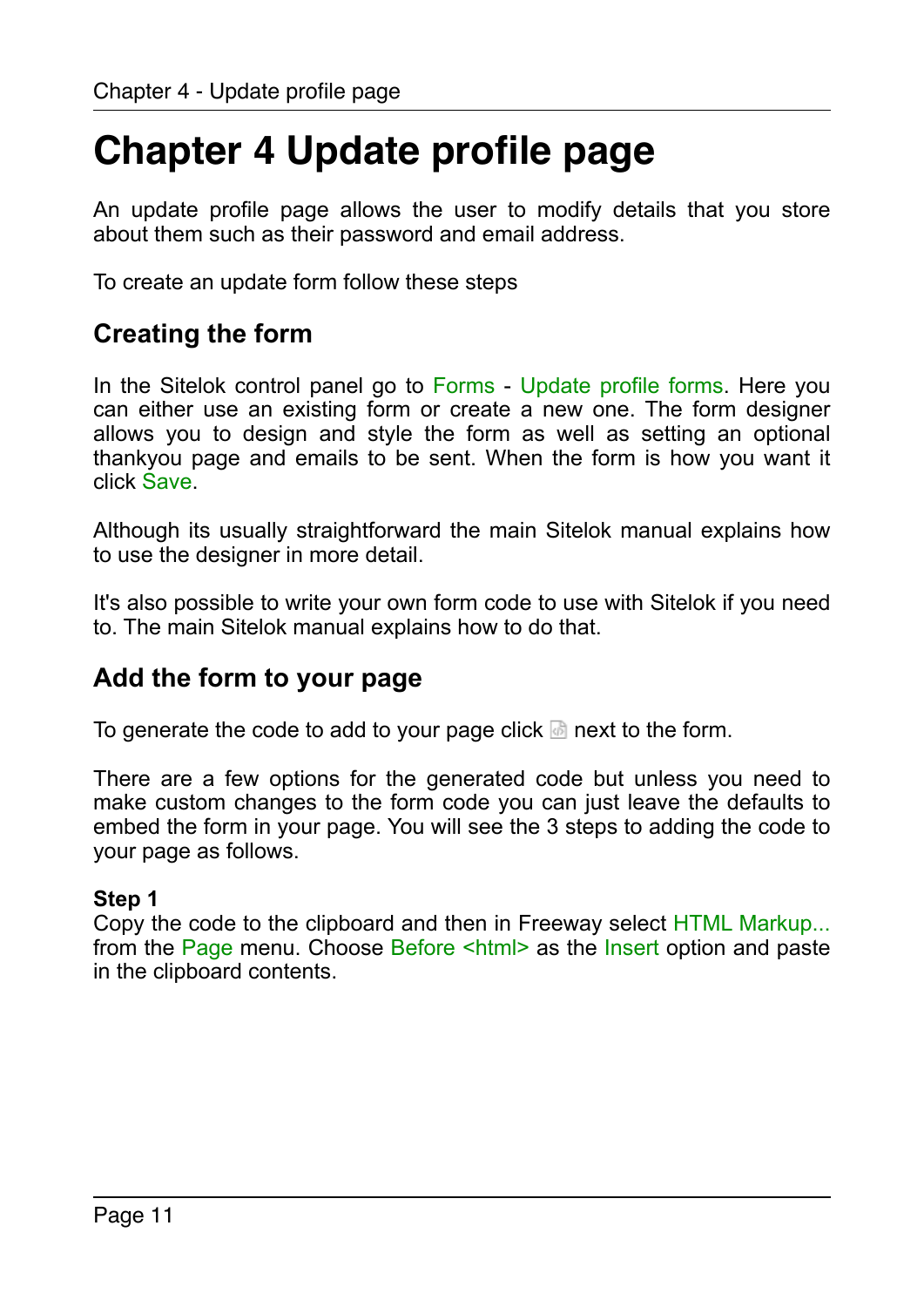Chapter 4 - Update profile page

| O                          | Markup               |                 |
|----------------------------|----------------------|-----------------|
| Insert:                    | Before <html></html> | $\frac{1}{\pi}$ |
|                            | Paste here           |                 |
| <b>Use Master Settings</b> | Cancel               | <b>OK</b>       |

#### **Step 2**

Copy the code to clipboard and then in Freeway select HTML Markup... from the Page menu. Choose Before </head> as the Insert option and paste in the clipboard contents.

| ∩ | Markup                               |    |
|---|--------------------------------------|----|
|   | Before<br>Insert:                    | ÷  |
|   |                                      |    |
|   | Paste here                           |    |
|   |                                      |    |
|   |                                      |    |
|   | Cancel<br><b>Use Master Settings</b> | OK |

#### **Step 3**

Copy the code to clipboard and then in Freeway decide where you want the form to appear on the page. Select Insert - Markup Item... and paste in the clipboard contents.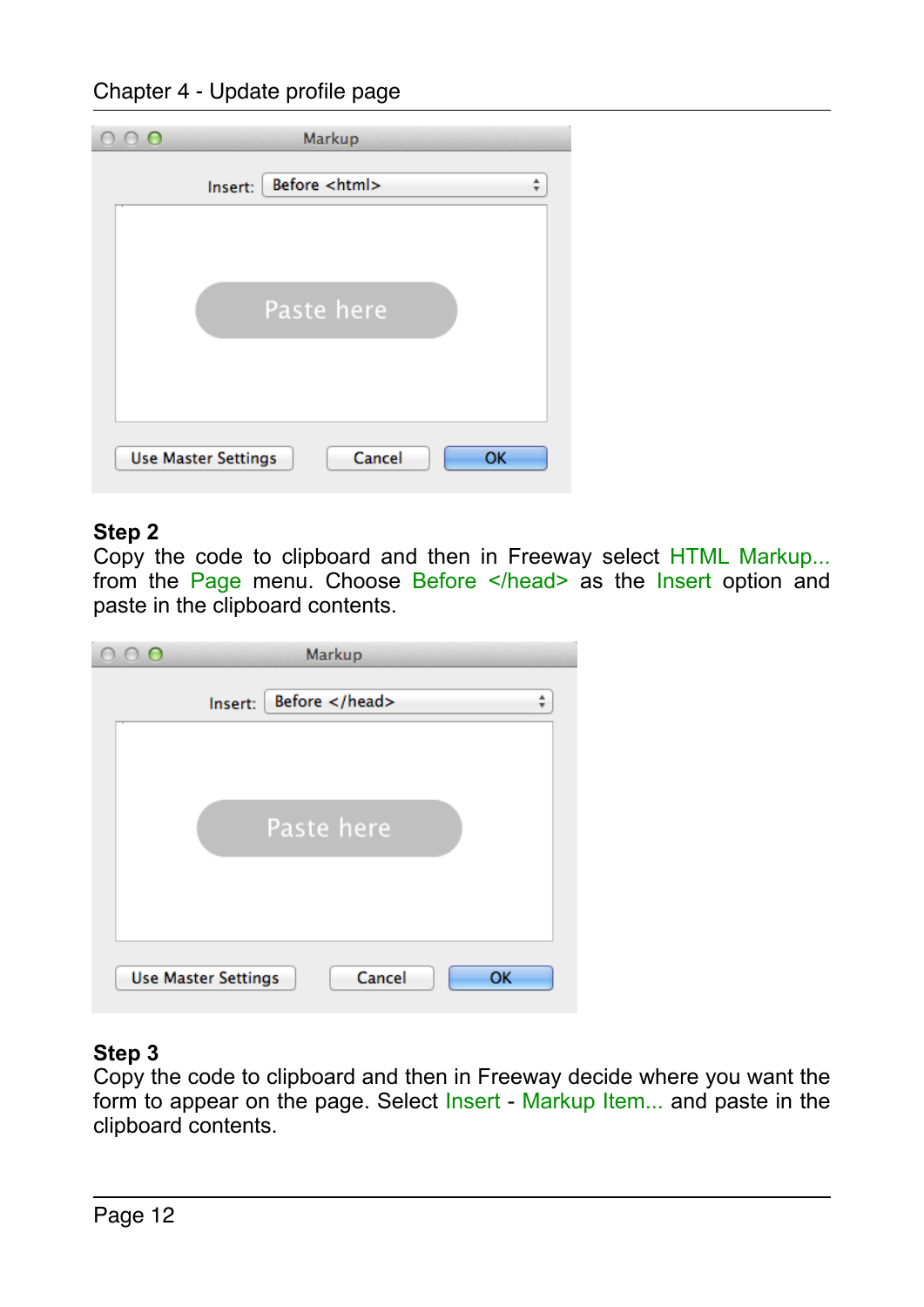Chapter 4 - Update profile page

| O | <b>HTML MarkUp</b>  |
|---|---------------------|
|   | Paste here          |
|   | Cancel<br><b>OK</b> |

When you publish the page you should see the form appear. As the form was embedded in the page any changes you make to the design in Sitelok should appear on the page immediately when saved without needing to publish the page again.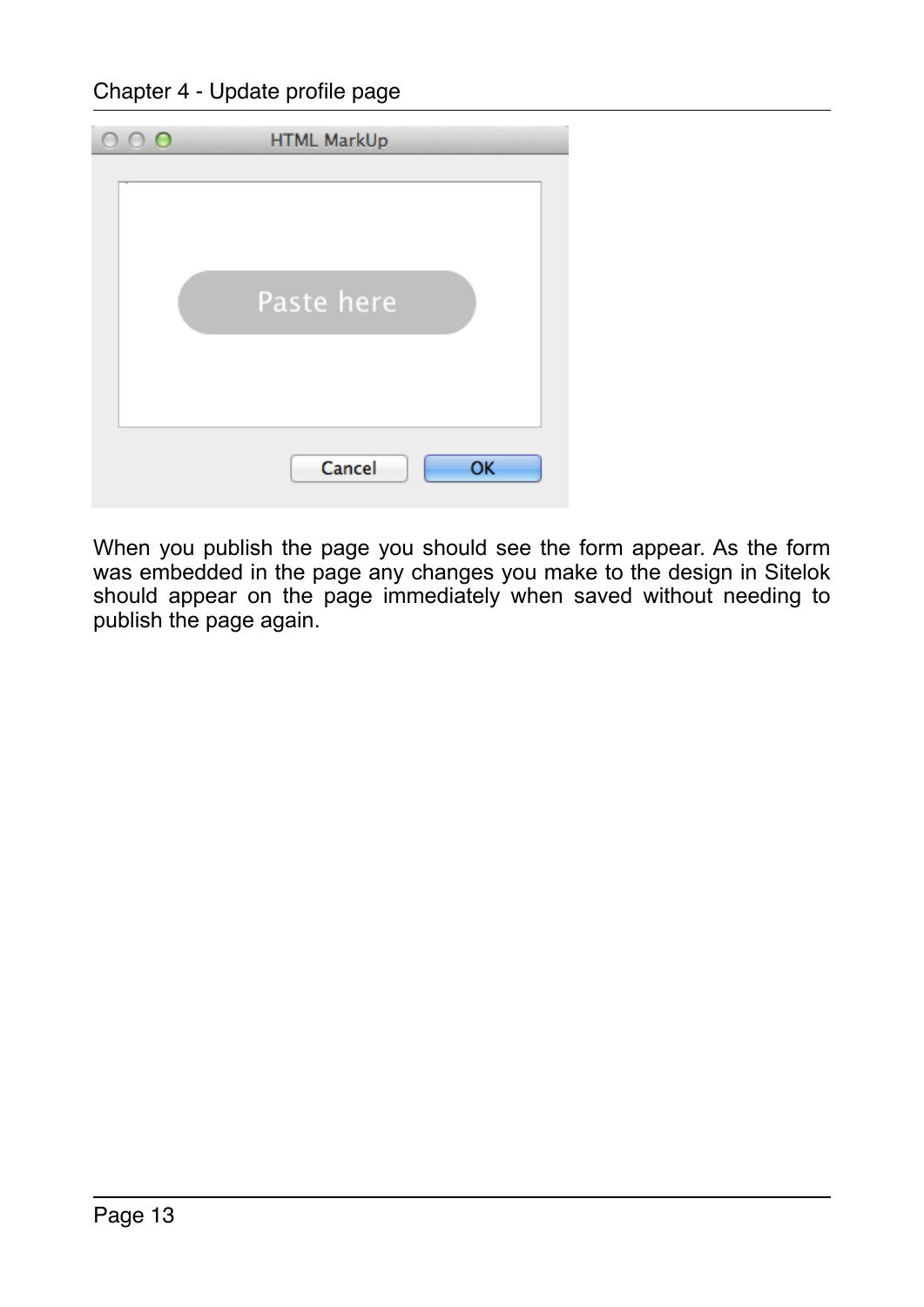# <span id="page-13-0"></span>**Chapter 5 Download links**

Sitelok can secure download links as well making sure that the location of the files on your server is not known and that they only worked for logged in users.

## <span id="page-13-1"></span>**Storing your files**

If you want to secure downloads using Sitelok you should store the files in the file folder created during installation. This will have a name like slfiles xxxx and won't be found by search engines, robots or hackers. You can find the folder name in Tools - Configuration - Download paths.

## <span id="page-13-2"></span>**Creating a download link**

You can add a download link in your page by creating a hyperlink that points to

<?php siteloklink('testfile.zip',1); ?>

To do this just highlight the text or object you want to turn into a hyperlink and click Hyperlink... in the Edit menu.

| <b>Edit Hyperlink</b>                        |    |
|----------------------------------------------|----|
| External<br>Internal                         |    |
| Protocol:<br>Quick Links:<br>Other<br>÷<br>÷ |    |
| php siteloklink('testfile.zip',1); ?         |    |
|                                              |    |
|                                              |    |
|                                              |    |
|                                              |    |
| Check                                        |    |
| Browse                                       |    |
| Title:<br>Extended                           |    |
| Target:<br>▼                                 |    |
| Access Key:                                  |    |
|                                              |    |
| OK<br>Remove Link<br>Cancel                  |    |
|                                              | h. |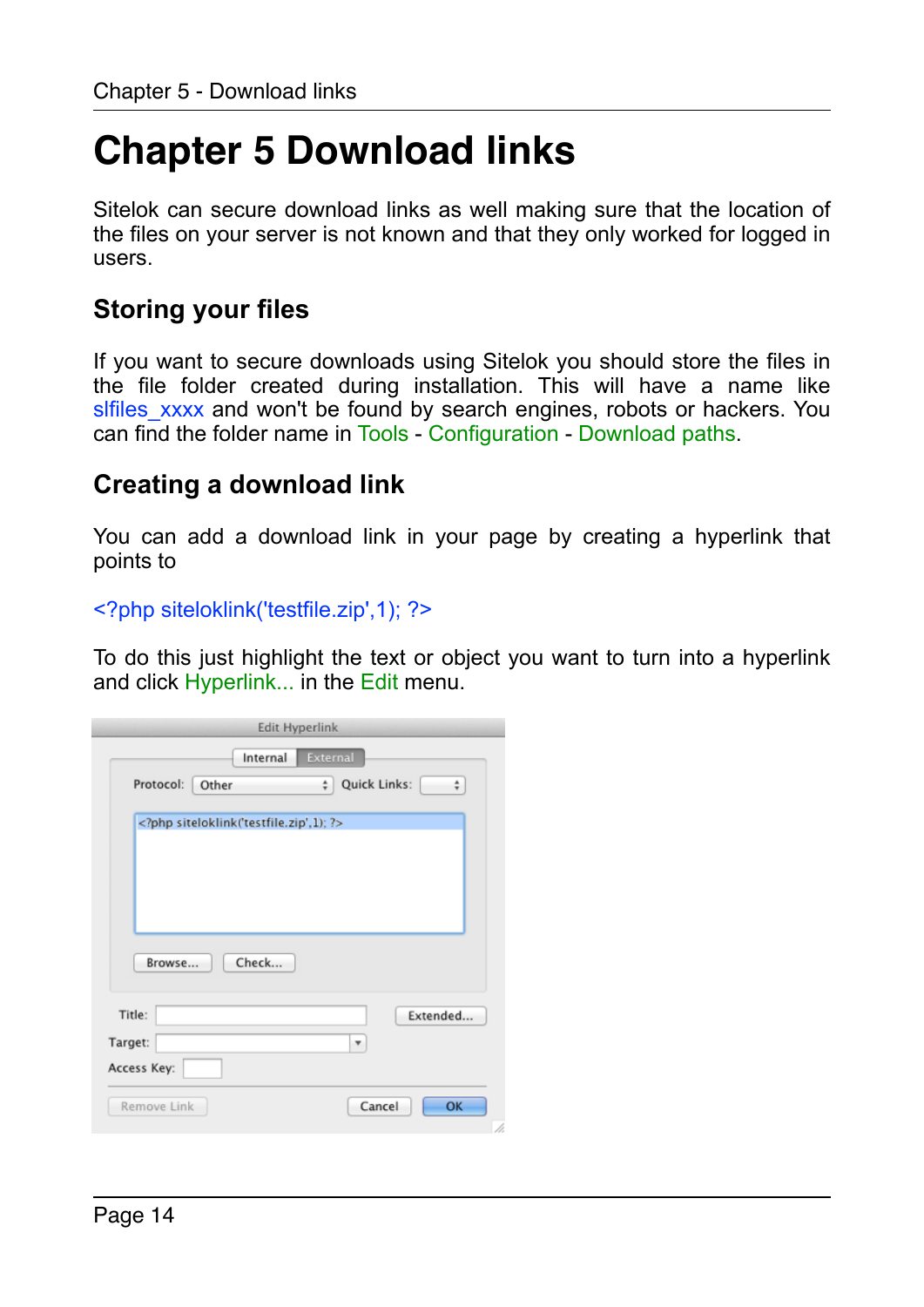Click the External tab and choose Other as the protocol. Enter the following code in to the box.

<?php siteloklink('testfile.zip',1); ?>

Replacing testfile.zip with your filename (no path needed)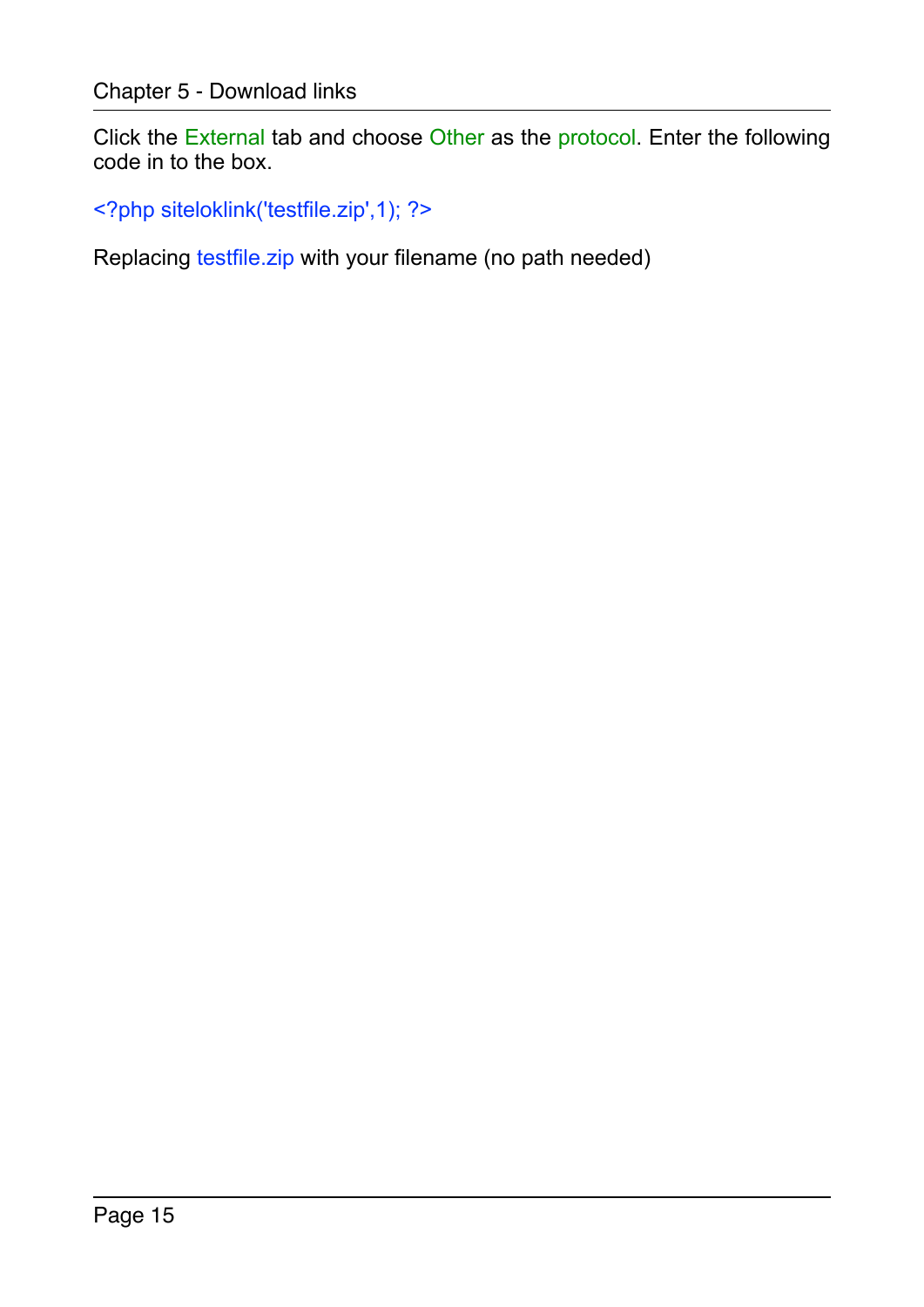# <span id="page-15-0"></span>**Chapter 6 Pages with login forms**

Sitelok has two ways for users to login. The simplest is the login form (login template) that appears if a user tries to visit a secured page and haven't yet logged in. The default login form that appears can be styled in Forms - Default Login form style or can be replaced by your own custom login template (see the main Sitelok manual for details).

Often the default login form is all that is needed as you can create a login link on your site that simply links to a secured page to force the login form to appear when necessary. However in some cases you may prefer to have a login form on one or more of your pages and this can be done as follows.

## <span id="page-15-1"></span>**Creating the form**

In the Sitelok control panel go to Forms - Login forms. Here you can either use an existing form or create a new one. The form designer allows you to design and style the form as well as setting optional features such as captcha and forgotten password.. When the form is how you want it click Save.

Although its usually straightforward the main Sitelok manual explains how to use the designer in more detail.

It's also possible to write your own form code to use with Sitelok if you need to. The main Sitelok manual explains how to do that.

## <span id="page-15-2"></span>**Add the form to your page**

To generate the code to add to your page click  $\blacksquare$  next to the form.

There are a few options for the generated code but unless you need to make custom changes to the form code you can just leave the defaults to embed the form in your page. You can decide if you want users to be redirected on login (if their usergroup has a redirect URL set) or to stay on the page. You can also set if you want the login form to be hidden when the user is logged in.

#### **Step 1**

Copy the code to the clipboard and then in Freeway select HTML Markup... from the Page menu. Choose Before <html> as the Insert option and paste in the clipboard contents.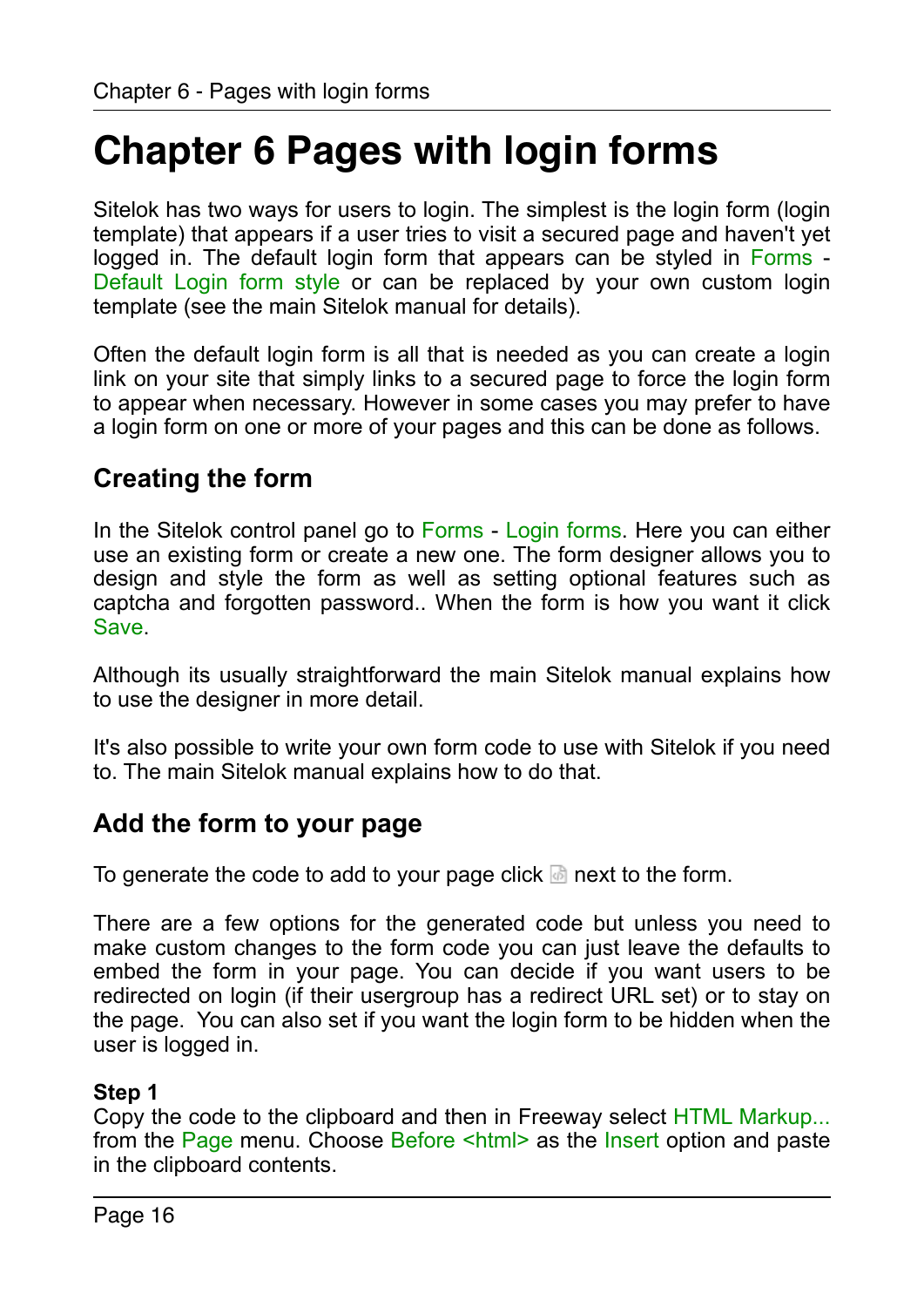

| $\circ$ | Markup                                     |               |
|---------|--------------------------------------------|---------------|
|         | Before <html><br/>Insert:</html>           | $\frac{4}{7}$ |
|         |                                            |               |
|         | Paste here                                 |               |
|         | Cancel<br>OK<br><b>Use Master Settings</b> |               |

#### **Step 2**

Copy the code to clipboard and then in Freeway select HTML Markup... from the Page menu. Choose Before </head> as the Insert option and paste in the clipboard contents.

| ∩ | Markup                                     |   |
|---|--------------------------------------------|---|
|   | Before<br>Insert:                          | ÷ |
|   |                                            |   |
|   | Paste here                                 |   |
|   |                                            |   |
|   |                                            |   |
|   | Cancel<br>OK<br><b>Use Master Settings</b> |   |

#### **Step 3**

Copy the code to clipboard and then in Freeway decide where you want the form to appear on the page. Select Insert - Markup Item... and paste in the clipboard contents.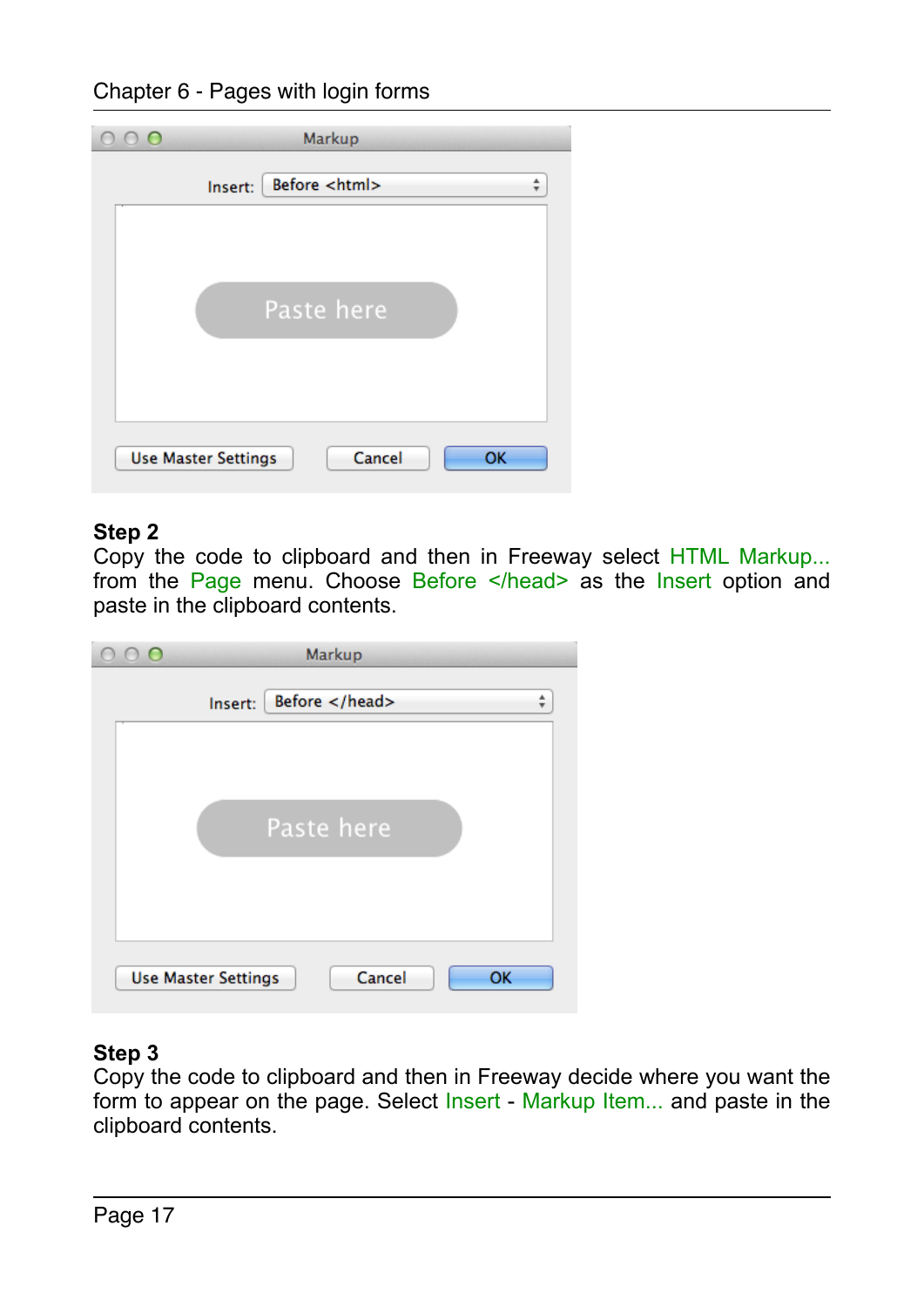Chapter 6 - Pages with login forms

| O | <b>HTML MarkUp</b> |
|---|--------------------|
|   | Paste here         |
|   | Cancel<br>OK       |

When you publish the page you should see the form appear. As the form was embedded in the page any changes you make to the design in Sitelok should appear on the page immediately when saved without needing to publish the page again.